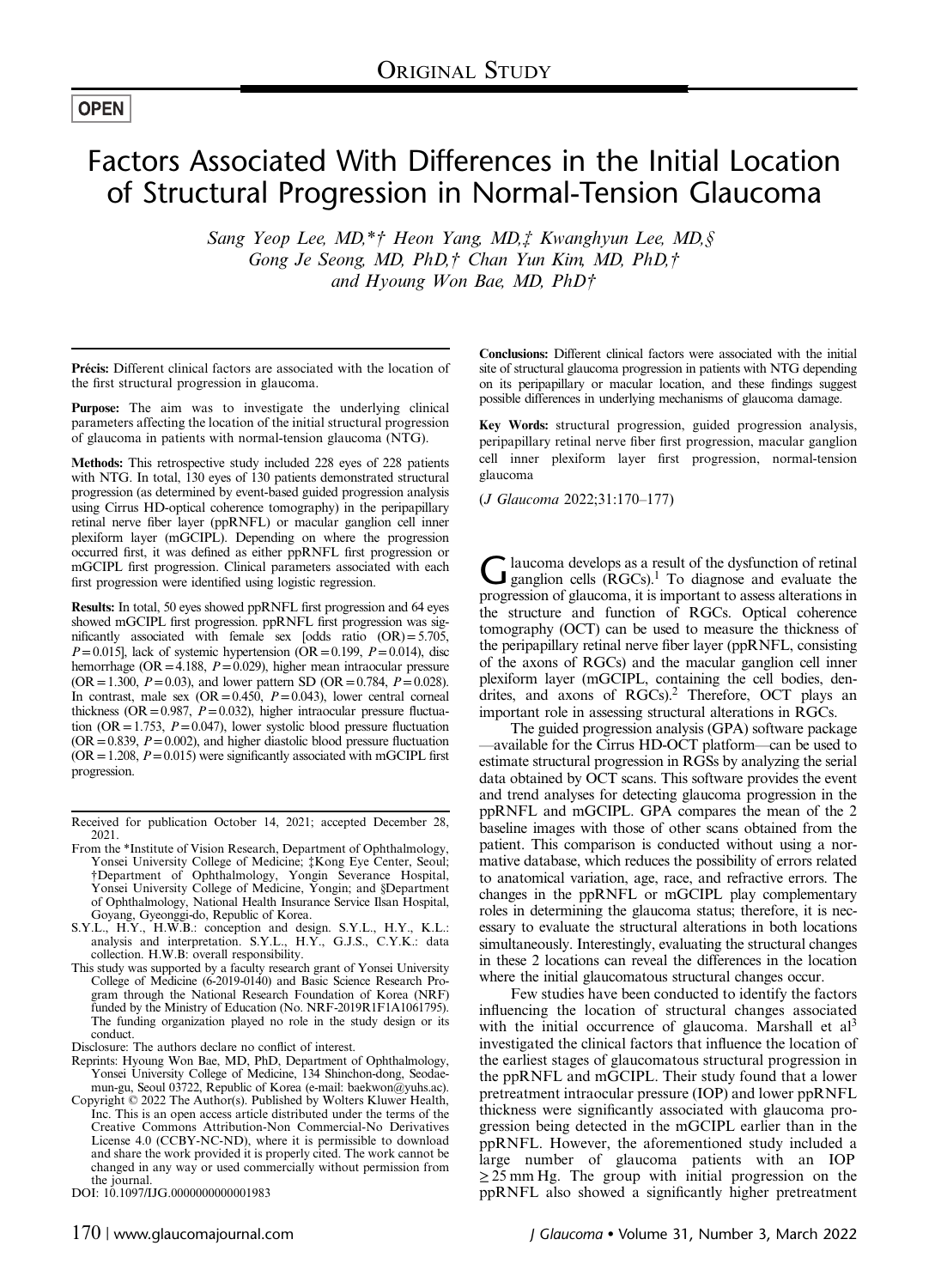IOP than the group with initial progression on the mGCIPL. In addition, other clinical factors associated with the location of the structural progression were not investigated. Therefore, we conducted this study to identify the clinical parameters that affect the location of the first structural progression of glaucoma in patients with normaltension glaucoma (NTG).

#### **METHODS**

This retrospective study was conducted at the Department of Ophthalmology, Severance Hospital, Yonsei University, Seoul, Korea, with the approval of the Institutional Review Board of Yonsei University Severance Hospital, Seoul, Korea. The study adhered to the tenets of the Declaration of Helsinki. The requirement for written informed consent was waived because of the retrospective study design. We carefully reviewed the medical records of patients who visited the glaucoma clinic from November 2012 to August 2019. Following the routine protocol of our clinic, all patients underwent the following ophthalmic investigations during the follow-up period: slit-lamp examination, best-corrected visual acuity, IOP measurement using Goldmann applanation tonometry, autokeratometry (KR-8800; Topcon, Tokyo, Japan), axial length measurement using the IOL Master (Carl Zeiss Meditec AG, Jena, Germany), and central corneal thickness (CCT) measurement using an ultrasonic pachymeter (DGH-100; DGH Technology, Frazer, PA). Glaucoma was diagnosed and the progression was estimated using a +90 diopter lens, gonioscopy, color disc and red-free photographs (VISUCAM 200; Carl Zeiss Meditec AG), spectral-domain OCT (Cirrus HD-OCT; Carl Zeiss Meditec AG), and a visual field (VF) test using the 24-2 Swedish Interactive Threshold Algorithm of Humphrey Visual Field analyzer (Carl Zeiss Meditec AG). OCT examinations were conducted once or twice a year. To reconfirm whether patients had NTG, the examination results were carefully reviewed by 2 glaucoma specialists (S.Y.L. and H.Y.) who verified open-angle glaucoma with the presence of glaucomatous changes in the optic disc, ppRNFL and mGCIPL defects, and/or glaucomatous VF defects. To confirm glaucomatous VF defects, there had to be at least 2 of Anderson criteria with reliable results (falsepositive errors  $\langle 15\% \rangle$ , false-negative errors  $\langle 15\% \rangle$ , and fixation loss <20%). In addition, according to the Hodapp-Parrish-Anderson criteria, $4$  the severity of glaucoma was classified as early or moderate to severe. If the 2 glaucoma specialists disagreed in their decision regarding NTG, a third glaucoma specialist (H.W.B.) performed the final determination. In addition to these ophthalmic examinations, each patient's blood pressure (BP) was measured in a sitting position from their right arm according to the standard clinical protocol at every follow-up visit.

The inclusion criteria were as follows: patients aged above 20 years with NTG, best-corrected visual acuity  $\geq 20/$ 30, axial length <24.5 mm, spherical equivalent between −3.0 and +3.0 diopters, a cylindrical refractive error within 3 diopters, and IOPs during the follow-up period (including the maximum pretreatment IOP) <21 mm Hg. The pretreatment IOP had to be <21 mm Hg on 3 repeated meas-urements at different times on separate visits.<sup>[5](#page-6-0)</sup> In addition, all included patients with glaucoma were required to have been diagnosed with NTG for the first time and have started treatment at our clinic. All included patients were followedup for at least 3 years. Patients with other types of glaucoma

(such as secondary or angle closure glaucoma), a history of ocular surgery, and any systemic or ophthalmic conditions influencing OCT measurements were excluded. The eye that had the most severe glaucoma status was selected for measurements. If both eyes showed the same degree of severity of glaucoma, the eye used for the study was randomly selected.

#### IOP and BP Parameters

Four IOP parameters were used in this study.<sup>6</sup> The IOP measured before the medical treatment was defined as the pretreatment IOP (pre-IOP). The average and maximum of the IOP values measured during follow-up after starting the medical treatment were recorded as the mean IOP and peak IOP, respectively. IOP fluctuation was defined as the SD of all IOP values during the follow-up periods, excluding the pretreatment IOP. The mean systolic BP (SBP) and mean diastolic BP (DBP) were calculated as the respective averages of the SBP and DBP measured during the follow-up periods. SBP and DBP fluctuations were defined as respective the SDs of the SBP and DBP measured during the follow-up periods.

#### Optic Disc Parameters

The ImageJ software (v1.52; National Institutes of Health, Bethesda, MD) was used to measure the optic disc tilt ratio and torsion angle following previously published methods.[7](#page-6-0) The ratio between the longest and shortest diameters of the optic disc was defined as the disc tilt ratio. The vertical meridian was defined as a line perpendicular to the line connecting the fovea and the center of the optic disc. To measure the optic disc torsion angle, we calculated the angle of deviation of the long axis of the optic disc from the vertical meridian. Two investigators (S.Y.L. and H.Y.) calculated these optic disc parameters using color fundus images, and the average values calculated by each investigator were used.

#### Evaluation of Glaucoma Progression Using GPA of Optical Coherence Tomography

We used an event-based algorithm provided by the GPA software for the Cirrus HD-OCT platform to evaluate the structural progression of glaucoma in the ppRNFL and mGCIPL. The GPA OCT images were obtained from the optic disc cube scan and macular scan protocols in Cirrus HD-OCT. For the optic disc cube scan, we used an RNFL map (size, 6×6 mm; 200×200 pixels) centered on the optic disc. In addition, ppRNFL thickness was verified by a measurement circle with a diameter of 3.46 mm. For the macular cube scan, we used a GCIPL map (size, 6×6 mm;  $512\times128$  pixels) centered on the fovea. Using this scan mode, the thickness of the mGCIPL was measured in an annulus-shaped measurement area with internal vertical and horizontal diameters of 1 and 1.2 mm, respectively, and external vertical and horizontal diameters of 4 and 4.8 mm, respectively. OCT images with a signal strength of  $\geq 6$  were included in this study. In addition, at least 5 reliable OCT images had to be obtained at each visit for inclusion in the study. Scans with artefacts that affect OCT results—such as segmentation errors or poor centration—were excluded. All OCT images were obtained under pupil dilation.

To detect glaucoma progression, event analysis was conducted by analyzing deviations from the 2 baseline measurements. If the difference exceeded the testretest variability compared with the baseline, the superpixels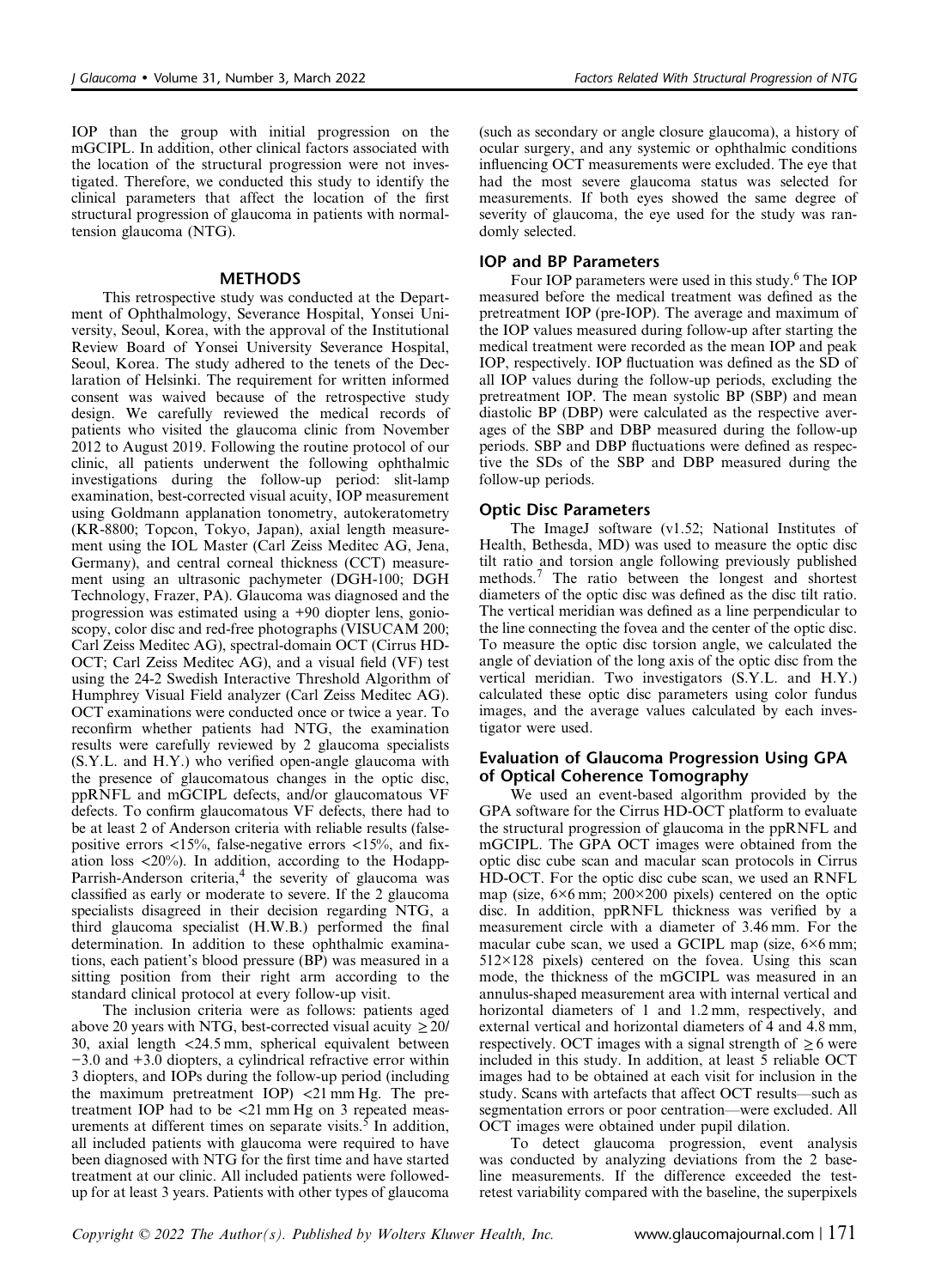$(4\times4$  pixels = 1 superpixel) were marked in orange as "possible loss." Superpixels that showed thinning beyond the test-retest reliability were marked in red as "likely loss." These markings were shown if the change was confirmed in 20 or more adjacent superpixels. The structural progression of glaucoma was defined as a case where "likely loss" was identified on the GPA event-based analysis and the change was also confirmed on the most recent OCT result.<sup>[5](#page-6-0)</sup> Cases where the progression in the ppRNFL preceded that in the mGCIPL were defined as ppRNFL first progression, and cases where the progression in the mGCIPL preceded that in the ppRNFL were defined as mGCIPL first progression. For patients with nonprogressive glaucoma, no progression should have been observed during the follow-up period of at least 5 years.

### Statistical Analysis

The R statistical software v3.6.0 (R Foundation for Statistical Computing, Vienna, Austria) was used for statistical analyses. The comparison between groups was conducted using independent 2-sample t tests and  $\chi^2$  tests. To identify the clinical parameters associated with the location of initial structural progression, we performed univariate and multivariate logistic regression analyses and calculated the odds ratio (OR) and 95% confidential interval (95% CI). Logistic regression analysis was conducted to identify the parameters associated with ppRNFL first progression, and the dependent variables were coded as follows:  $1 =$  patients with pp $R$ NFL first progression,  $0 =$  patients with structural progression but without ppRNFL first progression. Similar analyses with corresponding parameters were used to identify the parameters associated with mGCIPL first progression. Statistical significance was defined as P-value  $<0.05$ .

#### RESULTS

#### Baseline Characteristics

In total, 228 patients with NTG were enrolled and 228 eyes (1 from each patient) were used in this study. Ninetyeight eyes of 98 patients had nonprogression and 130 eyes of 130 patients showed progression. All patients with NTG included in this study were Korean. [Table 1](#page-3-0) shows the baseline characteristics of the nonprogression and progression groups. The mean follow-up period of patients with NTG was  $71.29 \pm 10.73$  months. There were significant differences in hypertension or not, diabetes mellitus, and disc hemorrhage ratios and pattern standard deviation (PSD) of the VF between the 2 groups  $(P=0.042, 0.011,$ 0.003, and 0.048, respectively). Among eyes with progression, 50 eyes showed ppRNFL first progression and 64 showed mGCIPL first progression. The remaining 16 eyes showed similar progression at the same time in both locations. [Table 2](#page-4-0) shows the baseline characteristics of the ppRNFL first progression and mGCIPL first progression groups. There were significant differences in the ratio of sex and PSD of VF between the 2 groups ( $P = 0.005$  and 0.048, respectively).

#### Clinical Parameters Associated With the Location of First Progression

[Table 3](#page-4-0) shows the results of logistic regression for analyzing the clinical parameters associated with ppRNFL first progression. In the univariate analysis, ppRNFL first progression was significantly associated with female sex  $(OR = 2.83, 95\% \text{ CI} = 1.388 - 5.711, \text{ and } P = 0.006)$ , axial length (OR = 1.439, 95% CI = 1.001-2.069, and  $P = 0.049$ ), disc hemorrhage (OR = 5.127, 95% CI = 1.487-17.474, and  $P=0.013$ ), torsional angle of the optic disc (OR = 1.041, 95% CI = 1.006-1.078, and  $P = 0.023$ ), mean IOP (OR = 1.205, 95% CI = 1.041-1.396, and  $P = 0.013$ ), PSD (OR = 0.79, 95% CI=0.625-0.935, and  $P = 0.043$ ), VF index  $(OR = 0.98, 95\% \text{ CI} = 0.962 - 0.999, \text{ and } P = 0.039), SBP$ fluctuation  $(OR = 1.168, 95\% \text{ CI} = 1.034-1.319, \text{and}$  $P=0.013$ ), and DBP fluctuation (OR = 1.073, 95% CI = 1.011-1.190, and  $P=0.039$ . In the multivariate logistic regression, ppRNFL first progression was significantly associated with female sex  $(OR = 5.705, 95\% \text{ CI} = 1.407$ -23.129, and  $P = 0.015$ ), disc hemorrhage (OR = 4.188, 95%)  $CI = 1.154 - 15.204$ , and  $P = 0.029$ ), mean IOP (OR = 1.300, 95% CI = 1.025-1.649, and  $P = 0.03$ ), and PSD (OR = 0.784, 95% CI = 0.631-0.975, and  $P = 0.028$ ).

In the univariate analysis, mGCIPL first progression was significantly associated with diabetes mellitus  $(OR =$ 2.463, 95% CI=1.236-4.907, and  $P=0.01$ ), CCT (OR = 0.988, 95% CI = 0.979-0.997, and  $P = 0.009$ , torsion angle of the optic disc (OR = 1.059, 95% CI = 1.024-1.095, and  $P=0.001$ ), mean IOP (OR = 1.115, 95% CI = 1.025-1.212, and  $P = 0.011$ ), IOP fluctuation (OR = 1.66, 95% CI = 1.122-2.456, and  $P = 0.011$ ), PSD (OR = 1.087, 95% CI = 1.011-1.168, and  $P = 0.023$ ), VF index (OR = 0.981, 95% CI = 0.966-0.997, and  $P = 0.021$ ), mean DBP (OR = 0.933, 95%)  $CI = 0.891 - 0.978$ , and  $P = 0.004$ ), SBP fluctuation (OR = 0.788, 95% CI=0.599-0.993, and  $P=0.043$ ), and DBP fluctuation  $(OR = 1.512, 95\% \text{ CI} = 1.123-2.145, \text{and}$  $P=0.011$ ) [\(Table 4](#page-5-0)). In the multivariate analysis, mGCIPL first progression was significantly associated with CCT  $(OR = 0.987, 95\% \text{ CI} = 0.975 - 0.999, \text{ and } P = 0.032), \text{IOP}$ fluctuation  $(OR = 1.753, 95\% \text{ CI} = 1.007-3.052, \text{and}$  $P=0.047$ ), SBP fluctuation (OR = 0.839, 95% CI = 0.749-0.940, and  $P = 0.002$ ), and DBP fluctuation (OR = 1.208, 95% CI = 1.037-1.407, and  $P = 0.015$ ).

#### **DISCUSSION**

OCT technology allows objective and quantitative evaluation of glaucomatous structural damage. The RNFL is composed of the axons of RGCs in the peripapillary area, whereas the GCIPL includes the cell body, dendrites, and axons of the RGCs in the macular region.<sup>[2](#page-6-0)</sup> Therefore, since glaucoma is characterized by damage to the RGCs, glaucomatous structural damage can be evaluated by using OCT scans to measure the thickness of the RNFL and GCIPL. It is important to perform structural evaluations of these two areas individually as well as simultaneously, as simultaneous evaluations play a complementary role in the diagnosis and detection of glaucoma progression.<sup>[8,9](#page-6-0)</sup> However, the alterations in the two areas do not always occur at the same time. Therefore, identifying the clinical factors associated with locational differences may help prevent further glaucoma damage by predicting the site of structural progression in glaucoma. A previous prospective longitudinal study investigated the clinical factors influencing the location of glaucomatous structural progression<sup>[3](#page-6-0)</sup> and evaluated the progression using GPA with Cirrus HD-OCT scans. The results showed that a lower pretreatment IOP and thinner baseline ppRNFL thickness were associated with earlier structural progression on the mGCIPL compared with that on the ppRNFL. However, pretreatment IOP and baseline ppRNFL thickness were significantly different between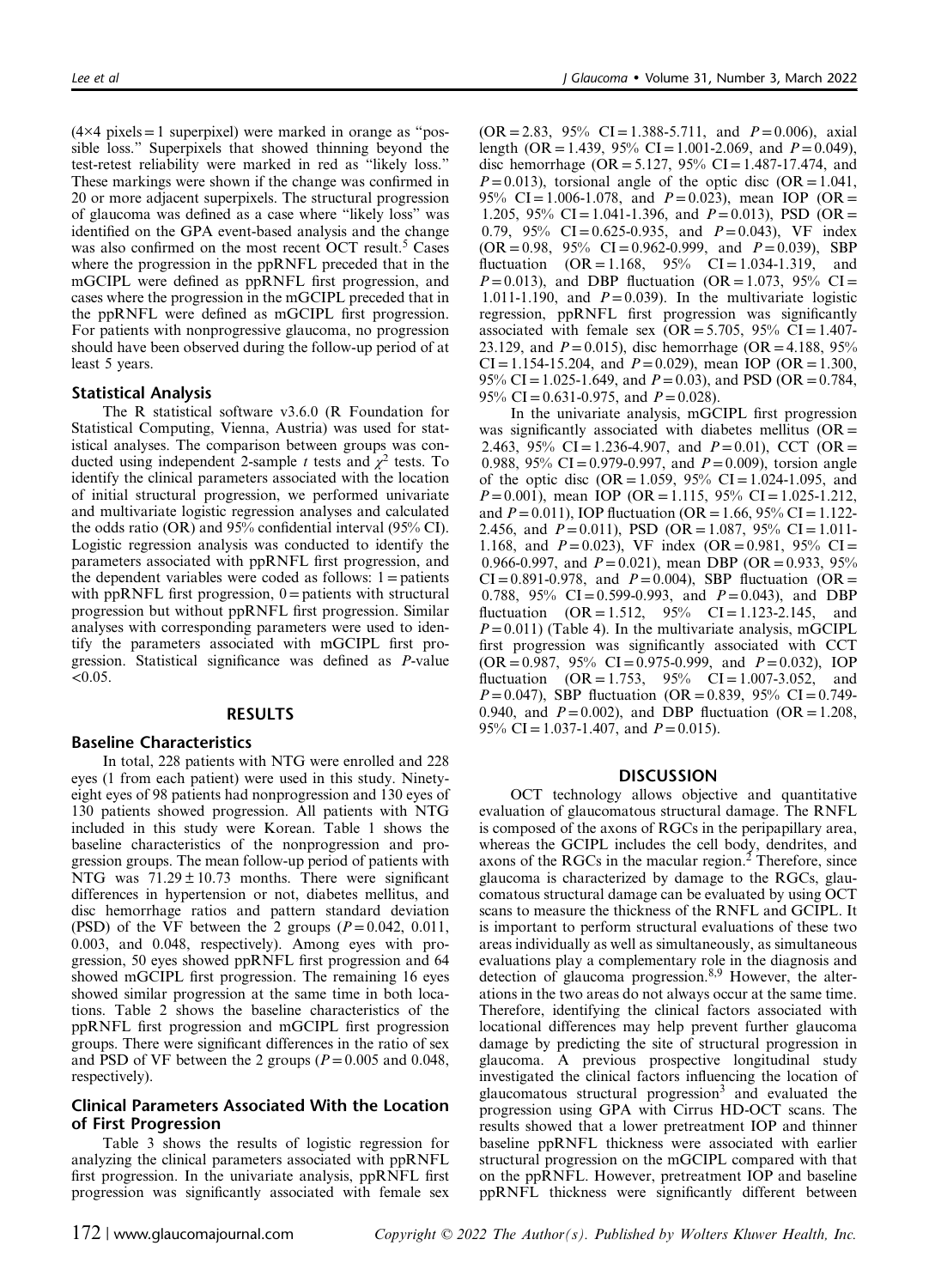|                                               | Nonprogression $(N = 98)$ | Progression $(N = 130)$ | $P^*$ |
|-----------------------------------------------|---------------------------|-------------------------|-------|
| Age (age)                                     | $61.31 \pm 12.1$          | $61.66 \pm 12.93$       | 0.658 |
| Sex (male: female)                            | 45:53                     | 51:79                   | 0.311 |
| Time until progression (mo)                   |                           | $68.54 \pm 24.55$       |       |
| $HTN$ (no:yes)                                | 63:35                     | 66:64                   | 0.042 |
| $DM$ (no:yes)                                 | 87:11                     | 98:32                   | 0.011 |
| Axial length (mm)                             | $23.93 \pm 1.38$          | $23.79 \pm 1.17$        | 0.470 |
| SE (D)                                        | $-0.33 \pm 1.63$          | $-0.55 \pm 1.92$        | 0.206 |
| $CCT$ ( $\mu$ m)                              | $537.87 \pm 35.83$        | $528.8 \pm 33.8$        | 0.075 |
| Disc hemorrhage (no:yes)                      | 83:15                     | 88:42                   | 0.003 |
| Tilt ratio                                    | $1.12 \pm 0.14$           | $1.11 \pm 0.13$         | 0.316 |
| Torsion angle $(°)$                           | $-0.24 \pm 6.96$          | $6.36 \pm 10.08$        | 0.711 |
| $Pre-IOP$ (mm $Hg$ )                          | $14.77 \pm 2.35$          | $16.36 \pm 3.86$        | 0.754 |
| Mean IOP (mm Hg)                              | $12.91 \pm 1.92$          | $13.97 \pm 2.25$        | 0.185 |
| Peak IOP (mm Hg)                              | $15.38 \pm 2.41$          | $17.72 \pm 3.95$        | 0.954 |
| IOP fluctuation (mm Hg)                       | $1.56 \pm 0.57$           | $1.99 \pm 0.99$         | 0.367 |
| Glaucoma severity (early: moderate to severe) | 52:46                     | 70:60                   | 0.226 |
| $MD$ (dB)                                     | $-5.02 \pm 5.07$          | $-6.38 \pm 6.61$        | 0.079 |
| $PSD$ (dB)                                    | $4.98 \pm 3.65$           | $5.13 \pm 4.03$         | 0.048 |
| VFI $(\% )$                                   | $88.41 \pm 14.99$         | $85.47 \pm 20.42$       | 0.143 |
| $ppRNFL$ thickness ( $\mu$ m)                 | $77.97 \pm 10.76$         | $78.2 \pm 11.42$        | 0.151 |
| $mGCIPL$ thickness $(\mu m)$                  | $73.07 \pm 7.72$          | $72.37 \pm 10.49$       | 0.330 |
| Mean SBP (mm Hg)                              | $122.98 \pm 12.8$         | $124.63 \pm 12.71$      | 0.506 |
| Mean DBP $(\text{mm Hg})$                     | $71.81 \pm 8.72$          | $71.15 \pm 8.7$         | 0.725 |
| SBP fluctuation (mm Hg)                       | $10.57 \pm 4.7$           | $10.39 \pm 4.55$        | 0.527 |
| DBP fluctuation (mm Hg)                       | $7.09 \pm 2.91$           | $7.72 \pm 3.11$         | 0.678 |

<span id="page-3-0"></span>TABLE 1. Comparison of Demographic and Clinical Characteristics of Patients With and Without Progression of Normal-tension Glaucoma

\*Independent t test or  $\gamma^2$  test.

CCT indicates central corneal thickness; DBP, diastolic blood pressure; DM, diabetes mellitus; HTN, hypertension or not; IOP, intraocular pressure; MD, mean deviation; mGCIPL, macular ganglion cell inner plexiform layer; ppRNFL, peripapillary retinal nerve fiber layer; PSD, pattern standard deviation; SBP, systolic blood pressure; SE, spherical equivalent; VFI, visual field index.

groups with first structural progression on the ppRNFL versus on the mGCIPL. In addition, the study included glaucoma patients with IOP values ranging from low  $(\sim 10 \text{ mm Hg})$  to high ( $\geq 35 \text{ mm Hg}$ ). Since IOP is closely related to glaucoma progression, a wide distribution of IOP values is likely a confounding factor. Therefore, the present study identified clinical factors associated with the location of first glaucomatous structural progression in patients with NTG. In the present study, the ppRNFL first progression group and the mGCIPL first progression group were not significantly different in terms of variables other than the sex ratio and the PSD of the VF. However, there were notable differences in the clinical factors associated with the location of first structural progression.

Among the factors included in this study, the female sex showed a significant correlation with ppRNFL first progression. The relatively high proportion of females in the ppRNFL first progression group likely influenced these findings. Although the effect of sex on open-angle glaucoma is unclear,<sup>[10](#page-6-0)</sup> several studies have demonstrated that macular thickness is lower<sup>[11,12](#page-6-0)</sup> and ppRNFL thickness is higher in females than in males. $13-15$  $13-15$  The initial thickness of the macula or ppRNFL can be an important factor influencing the rate and location of thickness reduction.[3,16](#page-6-0) Recent studies using deep learning algorithms have predicted sex with a high level of accuracy using only fundus photographs.[17,18](#page-6-0) The regions used for sex prediction were the fovea, optic disc, and proximal retinal vascular arcade. These findings suggest that the structural differences between sexes may not be limited to thickness of macula or ppRNFL and may include areas that yet unknown. However, further studies are required to determine whether our

findings related to sex are because of intersex morphologic differences in peripapillary and macular thickness or a result of bias because of the retrospective study design.

Disc hemorrhage, a higher mean IOP, and lower PSD values were associated with the occurrence of first structural progression in the ppRNFL. However, a thinner CCT, higher IOP and DBP fluctuation, and lower SBP fluctuation were associated with the occurrence of first structural progression in the mGCIPL. These results show that different factors determine the location of glaucomatous structural changes and highlight the need to establish a more effective treatment strategy depending on the location of first structural progression in clinical practice. These results were verified despite few significant differences in clinical parameters between the 2 groups [\(Table 2\)](#page-4-0), which demonstrates the high reliability of our study.

Among the IOP parameters, mean IOP and IOP fluctuation were significantly associated with ppRNFL first progression and mGCIPL first progression, respectively, in our study. Compressional injury caused by a high IOP can cause retrograde deterioration of the RGC axons at the level of the lamina cribrosa, and this is a well-known mechanism for the development and progression of glaucoma.<sup>[8,9](#page-6-0)</sup> The superior and inferior regions of the lamina cribrosa have thin connective tissue septa and large pores, which make these areas vulnerable to mechanical deformation.<sup>[19,20](#page-6-0)</sup> Regional differences in susceptibility to mechanical stress in the lamina cribrosa can explain the occurrence of focal RNFL damage in the superior and inferior peripapillary areas. Therefore, a high mean IOP is likely to first affect structural changes in the ppRNFL rather than the mGCIPL. In addition, this result was confirmed even when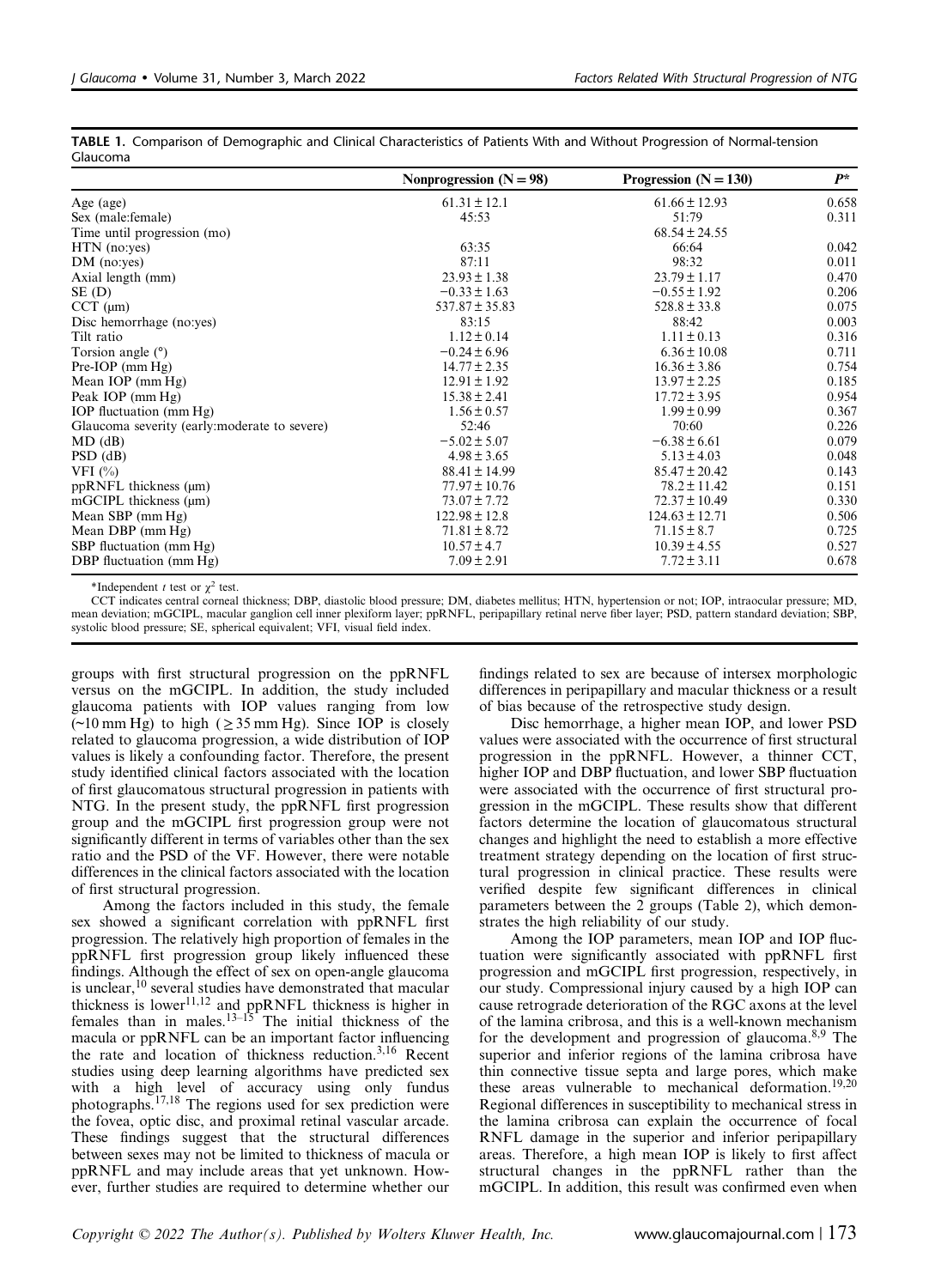|                                              | ppRNFL First Progression $(N = 50)$ | mGCIPL First Progression $(N = 64)$ | $P^*$ |
|----------------------------------------------|-------------------------------------|-------------------------------------|-------|
| Age (age)                                    | $61.12 \pm 11.57$                   | $62.22 \pm 14.23$                   | 0.658 |
| Sex (male: female)                           | 12:38                               | 32:32                               | 0.005 |
| Time until progression (mo)                  | $71.14 \pm 25.01$                   | $66.34 \pm 25.08$                   | 0.313 |
| $HTN$ (no:yes)                               | 27:23                               | 32:32                               | 0.671 |
| $DM$ (no:yes)                                | 39:11                               | 45:19                               | 0.355 |
| Axial length (mm)                            | $23.73 \pm 1.16$                    | $23.93 \pm 1.21$                    | 0.470 |
| SE (D)                                       | $-0.33 \pm 1.94$                    | $-0.8 \pm 1.95$                     | 0.206 |
| $CCT$ ( $\mu$ m)                             | $534.42 \pm 32.6$                   | $522.59 \pm 35.43$                  | 0.075 |
| Disc hemorrhage (no:yes)                     | 36:14                               | 44:20                               | 0.707 |
| Tilt ratio                                   | $1.1 \pm 0.12$                      | $1.12 \pm 0.14$                     | 0.316 |
| Torsion angle $(°)$                          | $6.32 \pm 9.48$                     | $6.95 \pm 10.79$                    | 0.711 |
| $Pre-IOP$ (mm $Hg$ )                         | $16.36 \pm 3.37$                    | $16.13 \pm 4.37$                    | 0.754 |
| Mean IOP $(\text{mm Hg})$                    | $14.2 \pm 2.02$                     | $13.66 \pm 2.26$                    | 0.185 |
| Peak IOP (mm Hg)                             | $17.69 \pm 3.08$                    | $17.73 \pm 4.66$                    | 0.954 |
| IOP fluctuation (mm Hg)                      | $1.88 \pm 0.74$                     | $2.06 \pm 1.22$                     | 0.367 |
| Glaucoma severity (early:moderate to severe) | 30:20                               | 35:29                               | 0.521 |
| $MD$ (dB)                                    | $-5.46 \pm 6.22$                    | $-7.72 \pm 7.08$                    | 0.079 |
| $PSD$ (dB)                                   | $4.47 \pm 3.79$                     | $6.01 \pm 4.22$                     | 0.048 |
| VFI $(\% )$                                  | $87.95 \pm 20.01$                   | $81.62 \pm 21.85$                   | 0.143 |
| $ppRNFL$ thickness ( $\mu$ m)                | $79.24 \pm 11.88$                   | $76.11 \pm 11.14$                   | 0.151 |
| $mGCIPL$ thickness $(\mu m)$                 | $70.48 \pm 11.05$                   | $72.46 \pm 10.37$                   | 0.330 |
| Mean SBP (mm Hg)                             | $123.38 \pm 12.17$                  | $125.01 \pm 13.54$                  | 0.506 |
| Mean DBP $(mm Hg)$                           | $71.28 \pm 9.55$                    | $70.69 \pm 8.05$                    | 0.725 |
| SBP fluctuation (mm Hg)                      | $10.72 \pm 5.22$                    | $10.15 \pm 4.19$                    | 0.527 |
| DBP fluctuation (mm Hg)                      | $7.97 \pm 3.31$                     | $7.72 \pm 3.14$                     | 0.678 |

<span id="page-4-0"></span>TABLE 2. Comparison of Demographic and Clinical Characteristics of Patients Showing Peripapillary Retinal Nerve Fiber Layer First Progression and Ganglion Cell Inner Plexiform Layer First Progression

\*Independent t test or  $\chi^2$  test.

CCT indicates central corneal thickness; DBP, diastolic blood pressure; DM, diabetes mellitus; HTN, hypertension or not; IOP, intraocular pressure; MD, mean deviation; mGCIPL, macular ganglion cell inner plexiform layer; ppRNFL, peripapillary retinal nerve fiber layer; PSD, pattern standard deviation; SBP, systolic blood pressure; SE, spherical equivalent; VFI, visual field index.

|                               | Univariate             |                  | <b>Multivariate</b>    |                  |
|-------------------------------|------------------------|------------------|------------------------|------------------|
|                               | <b>OR</b> (95% CI)     | $\boldsymbol{P}$ | OR (95% CI)            | $\boldsymbol{P}$ |
| Age                           | $0.997(0.972 - 1.022)$ | 0.804            |                        |                  |
| Sex (reference: male)         | 2.830 (1.388-5.771)    | 0.006            | 5.705 (1.407-23.129)   | 0.015            |
| <b>HTN</b>                    | $1.143(0.609 - 2.148)$ | 0.677            |                        |                  |
| DM                            | $1.287(0.595 - 2.781)$ | 0.521            |                        |                  |
| Axial length (mm)             | 1.439 (1.001-2.069)    | 0.049            |                        |                  |
| $SE$ (D)                      | $1.053(0.883 - 1.256)$ | 0.567            |                        |                  |
| $CCT$ ( $\mu$ m)              | $1.002(0.993-1.011)$   | 0.674            |                        |                  |
| Disc hemorrhage               | 5.127 (1.487-17.474)   | 0.013            | 4.188 (1.154-15.204)   | 0.029            |
| Tilt ratio                    | $0.289(0.022 - 3.844)$ | 0.347            |                        |                  |
| Torsion angle $(°)$           | 1.041 (1.006-1.078)    | 0.023            | $1.054(0.992 - 1.119)$ | 0.088            |
| $Pre-IOP$ (mm $Hg$ )          | $1.075(0.983 - 1.176)$ | 0.114            |                        |                  |
| Mean IOP (mm Hg)              | $1.205(1.041-1.396)$   | 0.013            | $1.300(1.025-1.649)$   | 0.030            |
| Peak IOP (mm Hg)              | $1.094(0.938-1.191)$   | 0.326            |                        |                  |
| IOP fluctuation (mm Hg)       | 1.136 (0.812-1.590)    | 0.458            |                        |                  |
| $MD$ (dB)                     | $1.012(0.958-1.070)$   | 0.663            |                        |                  |
| $PSD$ (dB)                    | $0.790(0.625-0.935)$   | 0.043            | $0.784(0.631-0.975)$   | 0.028            |
| VFI $(\% )$                   | $0.980(0.962 - 0.999)$ | 0.039            | $0.984(0.948-1.021)$   | 0.384            |
| $ppRNFL$ thickness ( $\mu$ m) | $1.012(0.984-1.041)$   | 0.412            |                        |                  |
| $mGCIPL$ thickness $(\mu m)$  | $0.970(0.939-1.002)$   | 0.065            |                        |                  |
| Mean SBP $(mm Hg)$            | $0.996(0.971-1.021)$   | 0.733            |                        |                  |
| Mean DBP $(mm Hg)$            | $0.997(0.962 - 1.034)$ | 0.882            |                        |                  |
| SBP fluctuation (mm Hg)       | $1.168(1.034-1.319)$   | 0.013            | $1.160(0.987-1.363)$   | 0.072            |
| DBP fluctuation (mm Hg)       | $1.073(1.011-1.190)$   | 0.039            | $0.933(0.747-1.166)$   | 0.541            |

TABLE 3. Univariate and Multivariate Logistic Regression Analysis of Factors for Eyes Showing Peripapillary Retinal Nerve Fiber Layer First Progression

CCT indicates central corneal thickness; CI, confidence interval; DBP, diastolic blood pressure; DM, diabetes mellitus; HTN, hypertension or not; IOP, intraocular pressure; MD, mean deviation; mGCIPL, macular ganglion cell inner plexiform layer; OR, odds ratio; ppRNFL, peripapillary retinal nerve fiber<br>layer; PSD, pattern standard deviation; SBP, systolic blood pressure;

174 | www.glaucomajournal.com  $Copyright \odot 2022$  The Author(s). Published by Wolters Kluwer Health, Inc.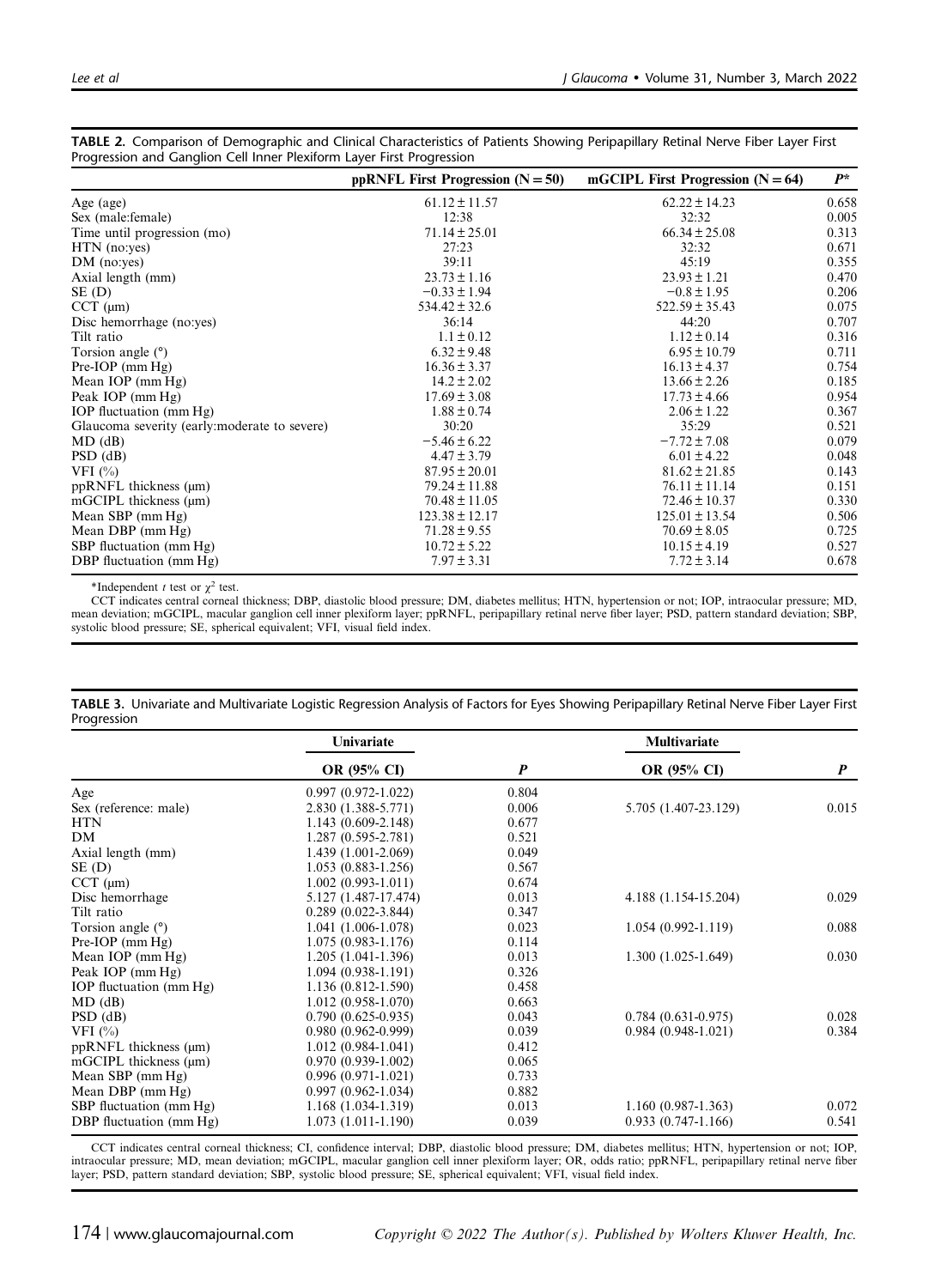|                               | Univariate             |                  | <b>Multivariate</b>    |                  |
|-------------------------------|------------------------|------------------|------------------------|------------------|
|                               | <b>OR</b> (95% CI)     | $\boldsymbol{P}$ | <b>OR (95% CI)</b>     | $\boldsymbol{P}$ |
| Age                           | $1.006(0.983 - 1.030)$ | 0.593            |                        |                  |
| Sex (reference: male)         | $0.640(0.358-1.145)$   | 0.133            |                        |                  |
| <b>HTN</b>                    | 1.448 (0.810-2.587)    | 0.212            |                        |                  |
| DM                            | 2.463 (1.236-4.907)    | 0.010            | 2.028 (0.797-5.160)    | 0.138            |
| Axial length (mm)             | 1.086 (0.799-1.476)    | 0.599            |                        |                  |
| $SE$ (D)                      | $0.865(0.736-1.016)$   | 0.077            |                        |                  |
| $CCT$ (µm)                    | $0.988(0.979-0.997)$   | 0.009            | $0.987(0.975-0.999)$   | 0.032            |
| Disc hemorrhage               | 1.560 (0.820-2.968)    | 0.175            |                        |                  |
| Tilt ratio                    | 2.125 (0.250-18.063)   | 0.490            |                        |                  |
| Torsion angle $(°)$           | $1.059(1.024-1.095)$   | 0.001            | $1.034(0.992 - 1.077)$ | 0.119            |
| $Pre-IOP$ (mm $Hg$ )          | $1.054(0.969-1.146)$   | 0.218            |                        |                  |
| Mean IOP $(mm Hg)$            | $1.115(1.025-1.212)$   | 0.011            | $1.041(0.855-1.268)$   | 0.687            |
| Peak IOP (mm Hg)              | $1.043(0.914-1.191)$   | 0.532            |                        |                  |
| IOP fluctuation (mm Hg)       | $1.660(1.122 - 2.456)$ | 0.011            | $1.753(1.007-3.052)$   | 0.047            |
| $MD$ (dB)                     | $0.986(0.953-1.020)$   | 0.421            |                        |                  |
| $PSD$ (dB)                    | $1.087(1.011-1.168)$   | 0.023            | $1.067(0.956-1.190)$   | 0.249            |
| VFI $(\% )$                   | $0.981(0.966 - 0.997)$ | 0.021            | 0.987 (0.966-1.009)    | 0.254            |
| $ppRNFL$ thickness ( $\mu$ m) | $0.977(0.952 - 1.004)$ | 0.092            |                        |                  |
| $mGCIPL$ thickness $(\mu m)$  | $0.997(0.966 - 1.028)$ | 0.832            |                        |                  |
| Mean SBP $(mm Hg)$            | $1.009(0.987-1.032)$   | 0.421            |                        |                  |
| Mean DBP $(\text{mm Hg})$     | $0.933(0.891 - 0.978)$ | 0.004            | $0.981(0.934-1.030)$   | 0.434            |
| SBP fluctuation (mm Hg)       | $0.788(0.599 - 0.993)$ | 0.043            | $0.839(0.749-0.940)$   | 0.002            |
| DBP fluctuation (mm Hg)       | $1.512(1.123-2.145)$   | 0.011            | $1.208(1.037-1.407)$   | 0.015            |

<span id="page-5-0"></span>TABLE 4. Univariate and Multivariate Logistic Regression Analysis of Factors for Eyes Showing Macular Ganglion Cell Inner Plexiform Layer First Progression

CCT indicates central corneal thickness; CI, confidence interval; DBP, diastolic blood pressure; DM, diabetes mellitus; GCIPL, ganglion cell inner plexiform layer; HTN, hypertension or not; IOP, intraocular pressure; MD, mean deviation; OR, odds ratio; PPRNFL, peripapillary retinal nerve fiber layer; PSD, pattern standard deviation; SBP, systolic blood pressure; SE, spherical equivalent; VFI, visual field index.

the pretreatment IOP was not high. This indicates that even if the IOP is not high, it is important to sufficiently reduce the IOP. Whether IOP fluctuation is an independent risk factor for the progression of glaucoma is currently controversial. In the Advanced Glaucoma Intervention Study[21,22](#page-6-0) and Collaborative Initial Glaucoma Treatment study,[23,24](#page-6-0) IOP fluctuation was found to be significantly associated with glaucoma progression. However, other studies such as the Early Manifest Glaucoma Trial<sup>25</sup> and Diagnostic Innovations in Glaucoma Study<sup>[26](#page-6-0)</sup> failed to find this association. These contrasting results are thought to be because of the differences in definition of IOP fluctuation and limitation in continuous IOP measurement.[27,28](#page-6-0) In a recent meta-analysis where the effects of short-term and long-term IOP fluctuation were considered separately, $27$ long-term IOP fluctuation showed a significant correlation with glaucoma progression. In our study, long-term IOP fluctuation was used as a clinical parameter and was associated with mGCIPL first progression. The impairment of blood flow because of IOP fluctuation likely affected the mGCIPL first progression. The multivariate analysis showed that SBP and DBP fluctuation were significantly associated with only mGCIPL first progression. The smaller the SBP fluctuation and the larger the DBP fluctuation, the higher is the risk of mGCIPL first progression. Low ocular perfusion pressure is also a risk factor for glaucoma onset and progression. Although SBP, DBP, and IOP fluctuation were not directly used to calculate ocular perfusion pressure in our study, fluctuation in the ocular perfusion pressure can induce structural changes in relation to the poor perfusion. However, IOP fluctuation can also cause mechanical damage. Therefore, further studies are needed to identify the reasons underlying the significant correlation between IOP

fluctuation and changes in the macular area but not the lamina cribrosa, which is vulnerable to pressure-related damage.

Previous studies have shown disc hemorrhage to be an independent risk factor associated with glaucoma progression.<sup>[29,30](#page-6-0)</sup> Pressure-related structural alteration of the lamina cribrosa $31$  or the dysfunction of autoregulation can cause vascular damage, which likely causes the development of disc hemorrhage.<sup>[32](#page-6-0)</sup> However, the mechanism has not been confirmed. In our study, disc hemorrhage was significantly associated only with ppRNFL first progression. Disc hemorrhage frequently occurs in regions adjacent to locations of prior damage, such as the edges of RNFL defects around the optic disc.<sup>[33](#page-7-0)</sup> Therefore, our findings reasonably confirmed the significant association between ppRNFL first progression and disc hemorrhage.

In our study, a thin CCT was significantly associated with mGCIPL first progression but not with ppRNFL first progression. CCT is a well-known predictive factor for glaucoma progression, $34-37$  $34-37$  and affects IOP measurement using a Goldmann applanation tonometry. This effect may explain the association between CCT and glaucoma progression. However, several studies have shown that CCT is an independent risk factor for glaucoma.38–[40](#page-7-0) These studies also suggest that CCT may be associated with increased vulnerability to glaucomatous damage through the alteration of the biochemical properties of the peripapillary sclera or lamina cribrosa. It is unknown whether the alteration of biomechanical properties is related to mechanical or vascular damage for glaucomatous structural progression. Clinical parameters known to better reflect biomechanical properties, such as corneal hysteresis, were not measured in this study. However, our findings are significant because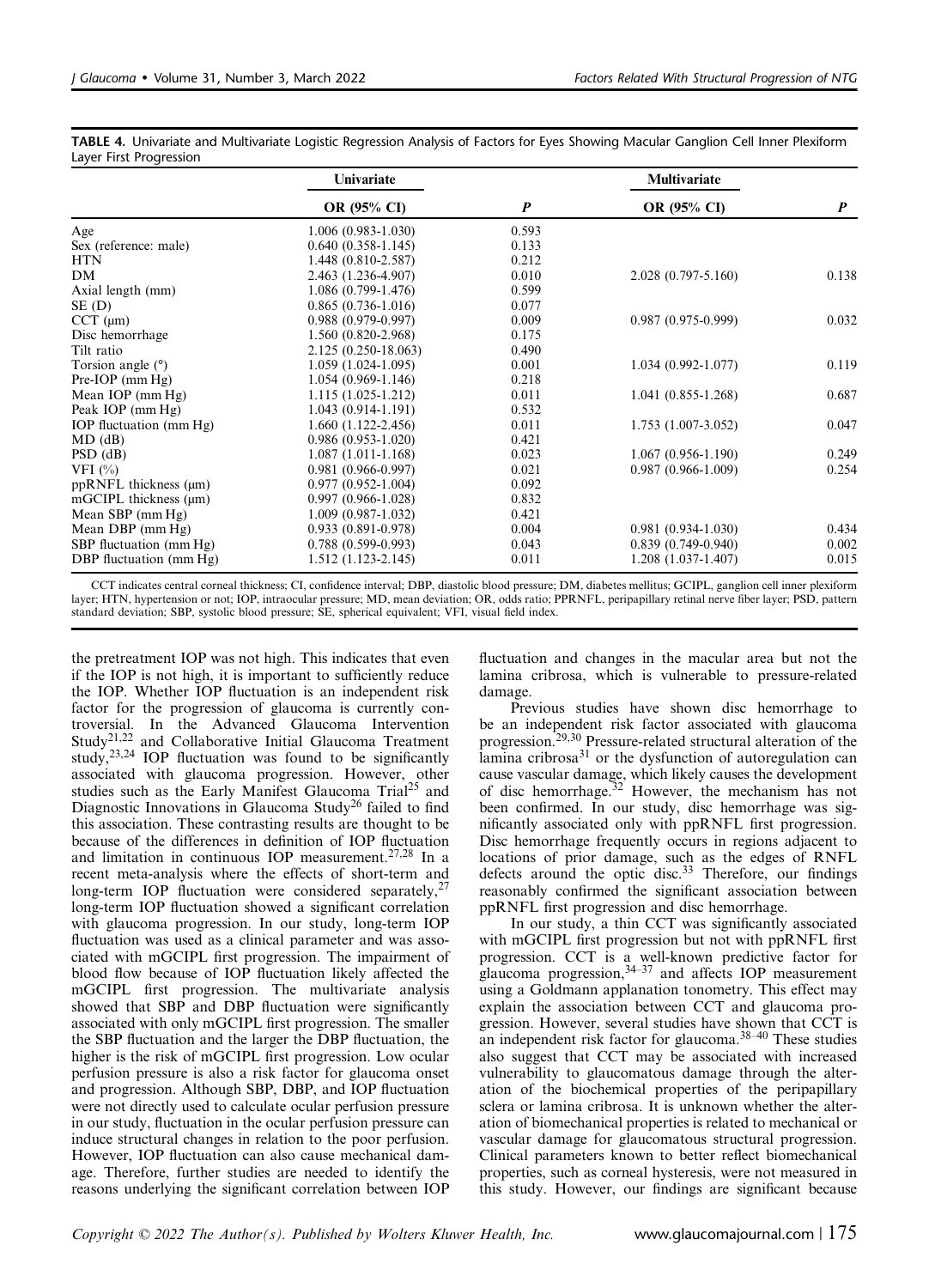<span id="page-6-0"></span>they indicate the importance of ocular biomechanical properties for determining the location of first structural progression in glaucoma.

Our study has several limitations. We confirmed the clinical factors associated with structural progression in glaucoma using only by the event-based algorithm of GPA for Cirrus HD-OCT scans. Therefore, further research is needed to confirm these results even when functional progression is included. In addition, this was a retrospectively designed study that included only Koreans. Therefore, longterm prospective studies on various races are required that include a larger number of patients.

In conclusion, our study demonstrates that disc hemorrhage, high mean IOP, and low PSD are significantly associated with the first structural progression of glaucoma in the ppRNFL. In contrast, thin CCT, high IOP fluctuation, low SBP fluctuation, and high DBP fluctuation are clinical factors significantly associated with the location of first structural progression of glaucoma in the mGCIPL. Our findings suggest that clinical factors can help predict the location where glaucomatous structural progression would occur first. In addition, these results would be helpful for further studies investigating the pathophysiology of glaucoma.

#### ACKNOWLEDGMENTS

The authors are grateful to Nak-Hoon Son (Data Science Team—Biostatistician), based at the Center for Digital Health, Yongin Severance Hospital, Yonsei University College of Medicine, Yongin, Republic of Korea, for their help with the statistical analyses.

#### **REFERENCES**

- 1. Weinreb RN, Aung T, Medeiros FA. The pathophysiology and treatment of glaucoma: a review. JAMA. 2014;311:1901–1911.
- 2. Jeong JH, Choi YJ, Park KH, et al. Macular ganglion cell imaging study: covariate effects on the spectral domain optical coherence tomography for glaucoma diagnosis. PLoS One. 2016; 11:e0160448.
- 3. Marshall HN, Andrew NH, Hassall M, et al. Macular ganglion cell-inner plexiform layer loss precedes peripapillary retinal nerve fiber layer loss in glaucoma with lower intraocular pressure. Ophthalmology. 2019;126:1119–1130.
- 4. Budenz DL, Rhee P, Feuer WJ, et al. Comparison of glaucomatous visual field defects using standard full threshold and Swedish interactive threshold algorithms. Arch Ophthalmol. 2002;120:1136–1141.
- 5. Lee K, Yang H, Kim JY, et al. Risk factors associated with structural progression in normal-tension glaucoma: intraocular pressure, systemic blood pressure, and myopia. Invest Ophthalmol Vis Sci. 2020;61:35.
- 6. Lee SY, Kim EW, Choi W, et al. Significance of dynamic contour tonometry in evaluation of progression of glaucoma in patients with a history of laser refractive surgery. Br J Ophthalmol. 2020;104:276–281.
- 7. Lee KS, Lee JR, Kook MS. Optic disc torsion presenting as unilateral glaucomatous-appearing visual field defect in young myopic Korean eyes. Ophthalmology. 2014;121:1013–1019.
- 8. Kim KE, Park KH. Macular imaging by optical coherence tomography in the diagnosis and management of glaucoma. Br J Ophthalmol. 2018;102:718–724.
- 9. Dong ZM, Wollstein G, Schuman JS. Clinical utility of optical coherence tomography in glaucoma. Invest Ophthalmol Vis Sci. 2016;57:556–567.
- 10. Vajaranant TS, Nayak S, Wilensky JT, et al. Gender and glaucoma: what we know and what we need to know. Curr Opin Ophthalmol. 2010;21:91–99.
- 11. Song WK, Lee SC, Lee ES, et al. Macular thickness variations with sex, age, and axial length in healthy subjects: a spectral domain-optical coherence tomography study. Invest Ophthalmol Vis Sci. 2010;51:3913–3918.
- 12. Wong AC, Chan CW, Hui SP. Relationship of gender, body mass index, and axial length with central retinal thickness using optical coherence tomography. Eye (Lond). 2005;19:292–297.
- 13. Li D, Rauscher FG, Choi EY, et al. Sex-specific differences in circumpapillary retinal nerve fiber layer thickness. Ophthalmology. 2020;127:357–368.
- 14. Wang YX, Pan Z, Zhao L, et al. Retinal nerve fiber layer thickness. The Beijing Eye Study 2011. PLoS One. 2013;8: e66763.
- 15. Khawaja AP, Chan MP, Garway-Heath DF, et al. Associations with retinal nerve fiber layer measures in the EPIC-Norfolk Eye Study. Invest Ophthalmol Vis Sci. 2013;54:5028–5034.
- 16. Leung CK, Cheung CY, Weinreb RN, et al. Evaluation of retinal nerve fiber layer progression in glaucoma: a study on optical coherence tomography guided progression analysis. Invest Ophthalmol Vis Sci. 2010;51:217–222.
- 17. Kim YD, Noh KJ, Byun SJ, et al. Effects of hypertension, diabetes, and smoking on age and sex prediction from retinal fundus images. Sci Rep. 2020;10:4623.
- 18. Poplin R, Varadarajan AV, Blumer K, et al. Prediction of cardiovascular risk factors from retinal fundus photographs via deep learning. Nat Biomed Eng. 2018;2:158–164.
- 19. Tatham AJ, Miki A, Weinreb RN, et al. Defects of the lamina cribrosa in eyes with localized retinal nerve fiber layer loss. Ophthalmology. 2014;121:110–118.
- 20. Fechtner RD, Weinreb RN. Mechanisms of optic nerve damage in primary open angle glaucoma. Surv Ophthalmol. 1994; 39:23–42.
- 21. Caprioli J, Coleman AL. Intraocular pressure fluctuation a risk factor for visual field progression at low intraocular pressures in the advanced glaucoma intervention study. Ophthalmology. 2008; 115:1123.e3–1129.e3.
- 22. Nouri-Mahdavi K, Hoffman D, Coleman AL, et al. Predictive factors for glaucomatous visual field progression in the Advanced Glaucoma Intervention Study. Ophthalmology. 2004; 111:1627–1635.
- 23. Musch DC, Gillespie BW, Niziol LM, et al. Intraocular pressure control and long-term visual field loss in the Collaborative Initial Glaucoma Treatment Study. Ophthalmology. 2011;118: 1766–1773.
- 24. Musch DC, Gillespie BW, Lichter PR, et al. Visual field progression in the Collaborative Initial Glaucoma Treatment Study the impact of treatment and other baseline factors. Ophthalmology. 2009;116:200–207.
- 25. Bengtsson B, Leske MC, Hyman L, et al. Fluctuation of intraocular pressure and glaucoma progression in the early manifest glaucoma trial. Ophthalmology. 2007;114:205–209.
- 26. Medeiros FA, Weinreb RN, Zangwill LM, et al. Long-term intraocular pressure fluctuations and risk of conversion from ocular hypertension to glaucoma. Ophthalmology. 2008;115: 934–940.
- 27. Guo ZZ, Chang K, Wei X. Intraocular pressure fluctuation and the risk of glaucomatous damage deterioration: a metaanalysis. Int J Ophthalmol. 2019;12:123–128.
- 28. Kim JH, Caprioli J. Intraocular pressure fluctuation: is it important? J Ophthalmic Vis Res. 2018;13:170–174.
- 29. Leske MC, Heijl A, Hussein M, et al. Factors for glaucoma progression and the effect of treatment: the early manifest glaucoma trial. Arch Ophthalmol. 2003;121:48–56.
- 30. Ishida K, Yamamoto T, Sugiyama K, et al. Disk hemorrhage is a significantly negative prognostic factor in normal-tension glaucoma. Am J Ophthalmol. 2000;129:707-714.
- 31. Kim KE, Park KH. Optic disc hemorrhage in glaucoma: pathophysiology and prognostic significance. Curr Opin Ophthalmol. 2017;28:105–112.
- 32. Kurvinen L, Harju M, Saari J, et al. Altered temporal peripapillary retinal flow in patients with disc hemorrhages. Graefes Arch Clin Exp Ophthalmol. 2010;248:1771–1775.